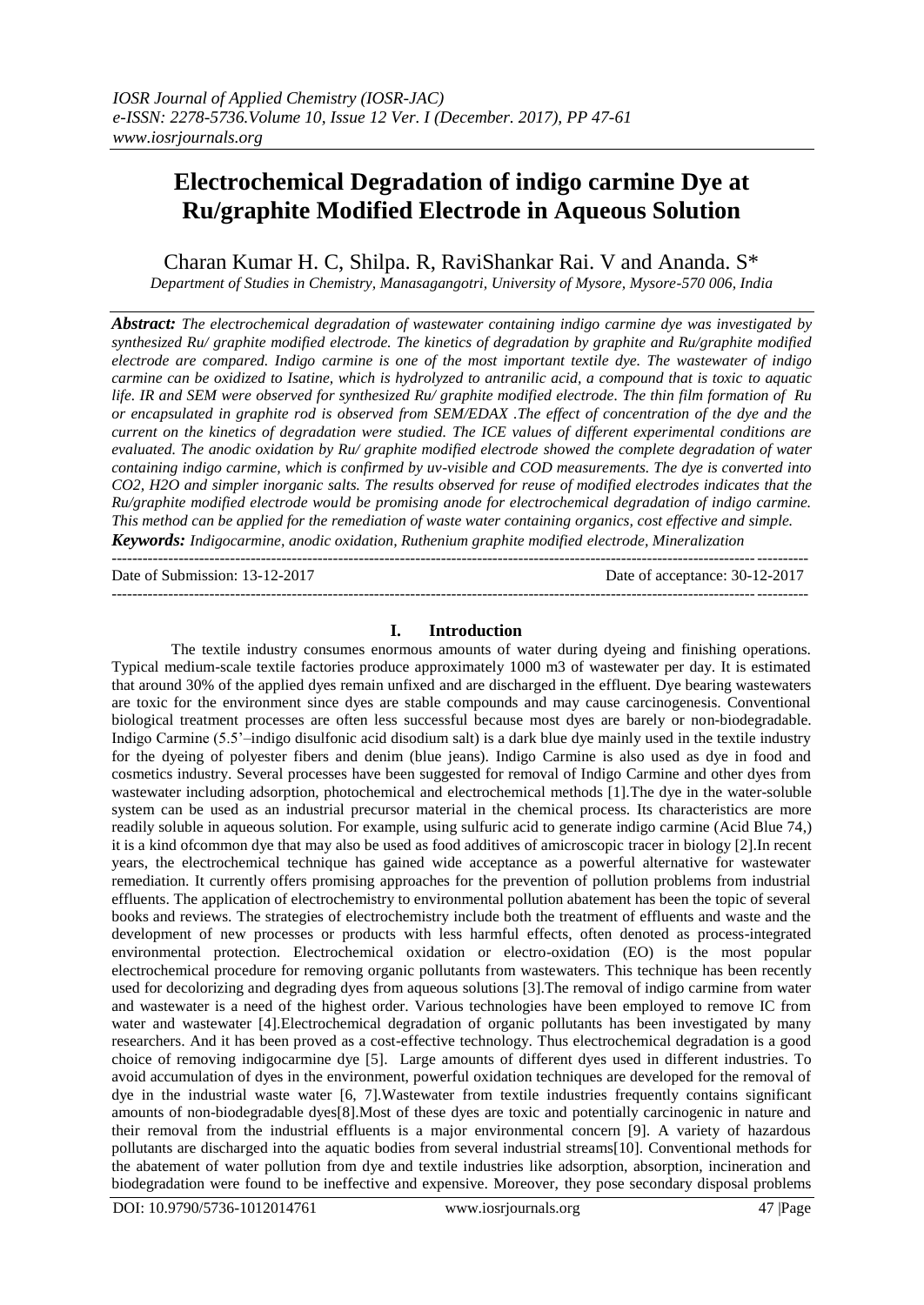and associated increase in time and cost of operation [11,15].Studies have shown that indigo carmine reacts with chemical oxidants such as, Peroxo disulphite ion, chloramine-T and ozone [16, 17].In the recent years, environmentally friendly electrochemical methods are developed to degrade organic pollutants in waste waters. Anodic oxidation and electro-Fenton are the most usual techniques, since they have high degradation efficiency due to electrochemical reaction of OH radical as oxidant [18, 19].However a limited number of papers have been published for the destruction of dyes by electrochemical methods [20].In recent years, applications of chemically modified electrodes (CME) have made great success in various areas of research and development, such as material corrosion and inhibition, electro catalysis, electronics, biosensors and electroanalysis.The graphite electrode surface was mechanically polished using polishing sandpaper. After polishing, the electrode was rinsed with de-ionized water and left in the atmosphere for drying. The surface of the graphite electrode was renewed for each run[21].

#### **II. Experimental**

A solution of indigo carmine(IC) (E-Merck) was prepared [0.0001M]. The 8cm length and 0.63cm diameter graphite electrode (ALFA AESAR) was using. The 2.5cm length graphite electrode is dipped into the above solution. Prior to experiment the surface pretreatment of graphite electrode was performed by hand polishing of the electrode surface with successive grades of emery papers down to 3000 grit up to a mirror finish. The polished electrode was then degreased with 1:1 HCL solution, acetone and washed with running doubly distilled water and utilized for further electro deposition. The experimental set up is shown in the figure (1). Ruthenium was deposited on Graphite electrode from  $RuCl<sub>3</sub>$  (Arora matthey) solution. All chemicals used were of accepted grades of purity. The experimental apparatus is shown in fig (1). It consists of reaction chamber and a voltage power supply. The electrode system consists of a Graphite modified Electrode as anode and Pt electrode as cathode in case of degradation of dye by anodic oxidation with Graphite electrode. The distance of the anode and cathode was 2cm. The kinetic runs were carried out with Graphite electrode alone as anode. In another case, Ru (111) thin film deposited on a conductive Graphite electrode has taken as anode and Pt electrode as cathode. The experiment was run from 6 to 660minutes with continuous stirring. The kinetic runs were carried out for different concentration of indigo carmine with different applied current. To account for the mineralization of the dye solution COD was measured at regular intervals of time. The pH of the solution before and after electrolysis was measured. A positive voltage was applied by using battery eliminator (NEULITE INDIA) and current output of 2.1mA-6.1mA using rheostat (INSIF INDIA). The decolorization and disappearance of indigo carmine was followed by using spectrophotometer (ELICO SL 171).

#### **Properties of Indigo Carmine dye**



Molecular formula:  $C_{16}H_8N_2Na_2O_8S_2$ Molar mass: 466.36 g/mol C.I.Number: C.I. 73015 Absorption maximum (water): 608 - 612 nm CAS number: 860-22-0 Bulk density: 700 - 900 kg/m3

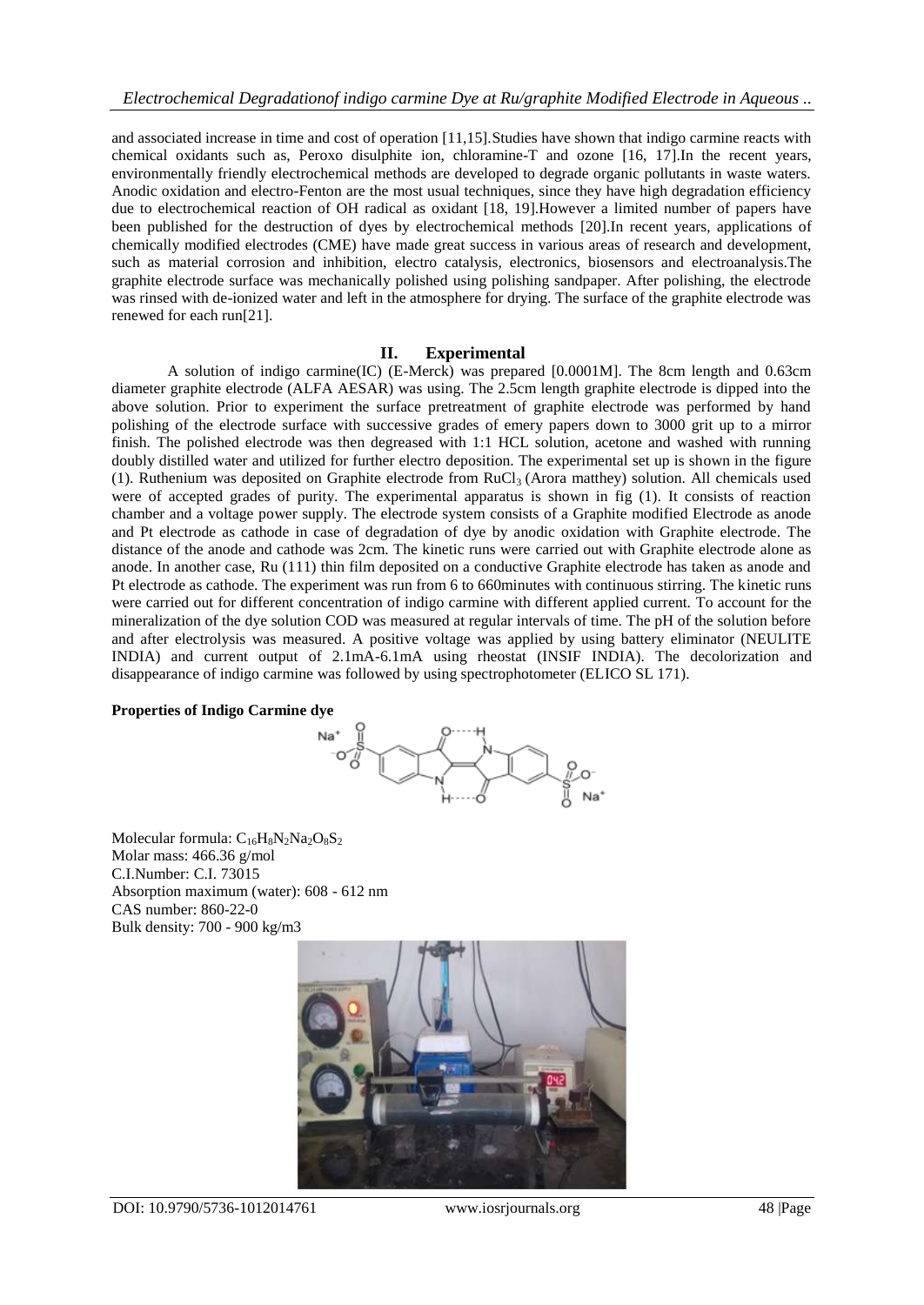*Electrochemical Degradationof indigo carmine Dye at Ru/graphite Modified Electrode in Aqueous ..*



**Fig. 1**: Experimental set up for electrochemical degradation of IC Dye

## **III. Results And Discussion**

#### **3.1 Reaction with Graphite as anode electrode 3.1.1 Effect of Indigo carmine**

The reaction performed in the presence of IC (E-Merck) was prepared [0.0001M] with constant current (4.1mA).The change in concentration of the indigo carmine was recorded by change in color using spectrophotometer. A plot of log%T (percentage transmittance of light) versus time was linear up to 60% of the reaction indicating disappearance of IC follows first order kinetics. The rate constant values are given in table (1), the reaction rate decreased with increase in [IC]. Surface of the graphite electrode, decreases the rate of flow of current across the electrode-solution interface, which decreases the concentration of OH radicals. The pH value before and after the electrolysis remain constant. The COD for Indigocarmine solution before and after electrolysis were measured. (Table-1, Fig-2 and 3)

**Table 1:** Effect of [IC] on the rate of degradation and COD values

| 10 <sup>4</sup> [IC] | $10^4$ k | Effect of pH  |                   | COD Values in mg/l |                   |
|----------------------|----------|---------------|-------------------|--------------------|-------------------|
|                      | $Sec-1$  | <b>Before</b> | After degradation | Before             | After degradation |
|                      |          | degradation   |                   | degradation        |                   |
| 0.25                 | 0.99     | 6.23          | 6.27              | 464                | 16                |
| 0.5                  | 0.61     | 6.54          | 6.59              | 512                | 16                |
| 1.0                  | 0.46     | 6.96          | 6.99              | 624                | 32                |
| 1.5                  | 0.26     | 7.13          | 7.15              | 816                | 48                |
| 2.0                  | 0.19     | 7.32          | 7.36              | 992                | 32                |

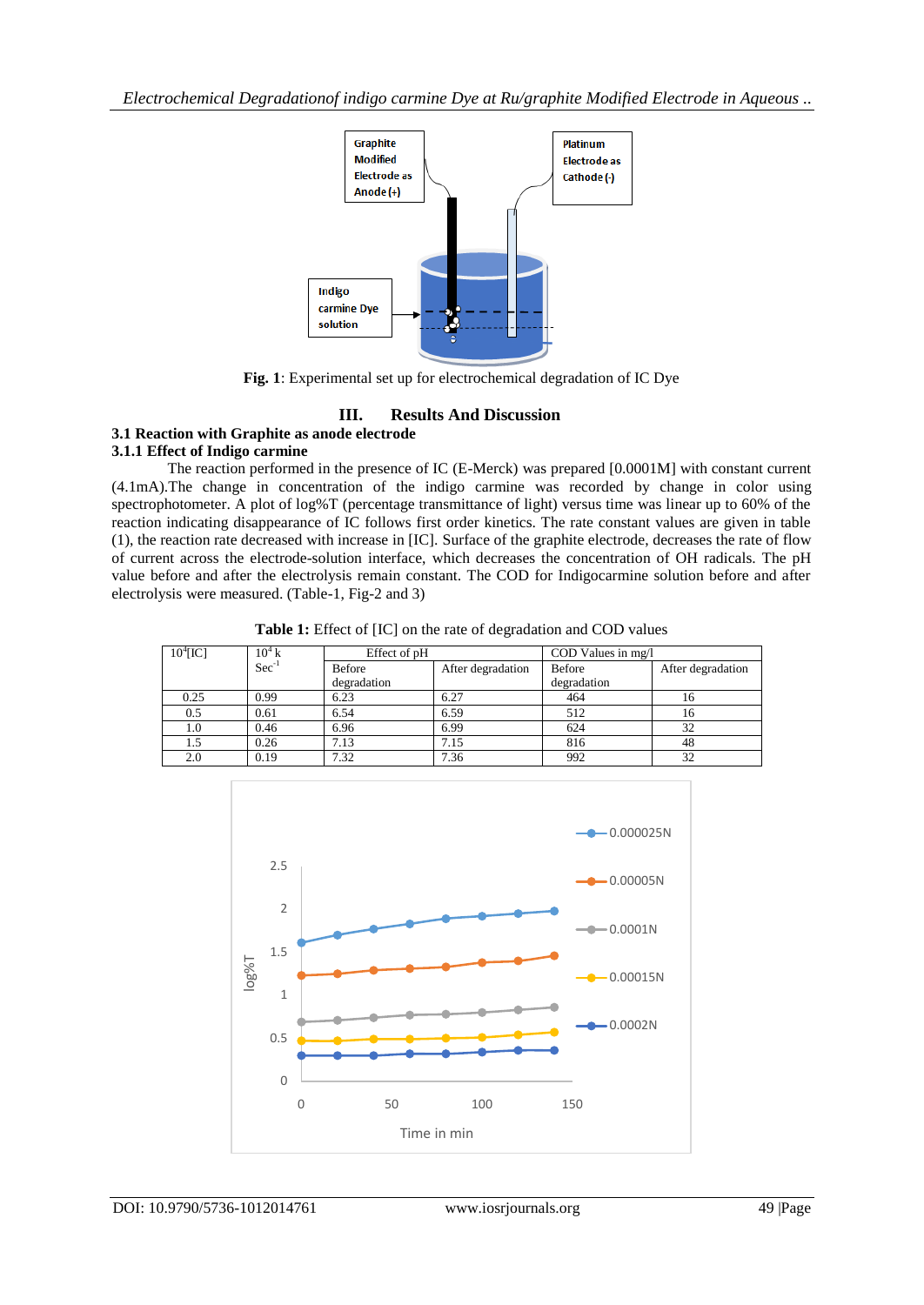

**Figure 2 and 3:** Effect of Concentration of IC on rate of degradation and COD Value

## **3.1.2Effect of current on the rate**

At fixed [IC] the rate of reaction increased with increase in applied current. The current is varied from 2.1mA-6.1mA. The increase of current increases the concentration of oxidizing intermediates and OH radicals, which increases the rate of degradation. The COD for different current of Indigocarmine solution before and after electrolysis were measured. (Table-2, Fig-4 and 5)

| <b>rapical</b> Effect of carrent on the rate of degradation and COD varios |                    |                    |                   |  |  |
|----------------------------------------------------------------------------|--------------------|--------------------|-------------------|--|--|
| Current in mA                                                              | $10^4\,\mathrm{K}$ | COD Values in mg/l |                   |  |  |
|                                                                            | $Sec-1$            | Before degradation | After degradation |  |  |
| 2.1                                                                        | 0.15               | 624                | 48                |  |  |
| 3.1                                                                        | 0.23               | 624                | 16                |  |  |
| 4.1                                                                        | 0.46               | 624                | 32                |  |  |
| 5.1                                                                        | 0.57               | 624                | 32                |  |  |
| 6.1                                                                        | 0.80               | 624                | 16                |  |  |

**Table2:** Effect of current on the rate of degradation and COD values

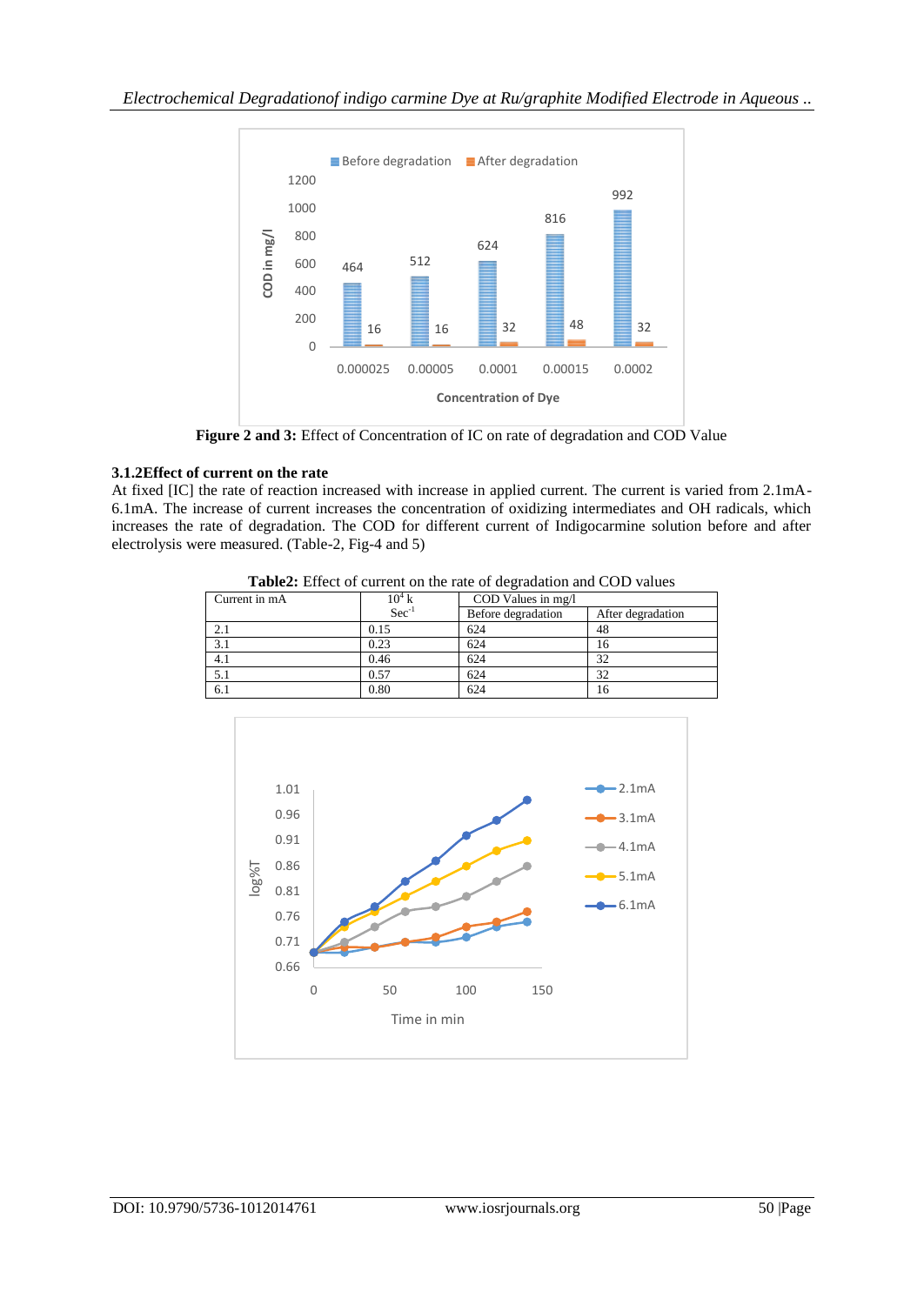

**Figure 4 and 5:** Effect of current of IC on the rate of degradation and COD Values

## **3.1.3Effect of temperature**

Itisclearthatincreaseinthereactiontemperatureincreasesthedyedegradation.Itis

isnotverysignificantatlowtemperature. Howeverthereactionismoresignificantlyinfluencedathighertemperature(Table3,).Sincethediffusionrateisincreased withtemperatureanincreaseoftemperature could bring about an increase in the degradation rate.

|  | Table 3: Effect of Temperature on the rate of degradation and COD values. |  |  |  |
|--|---------------------------------------------------------------------------|--|--|--|
|  |                                                                           |  |  |  |

|      | COD Values in mg/l            |                   |  |
|------|-------------------------------|-------------------|--|
|      | Before degradation            | After degradation |  |
|      |                               |                   |  |
| 0.30 | 624                           | 64                |  |
| 0.42 | 624                           | 48                |  |
| 0.53 | 624                           | 48                |  |
| 0.61 | 624                           |                   |  |
|      | $10^4$ k<br>Sec <sup>-1</sup> |                   |  |

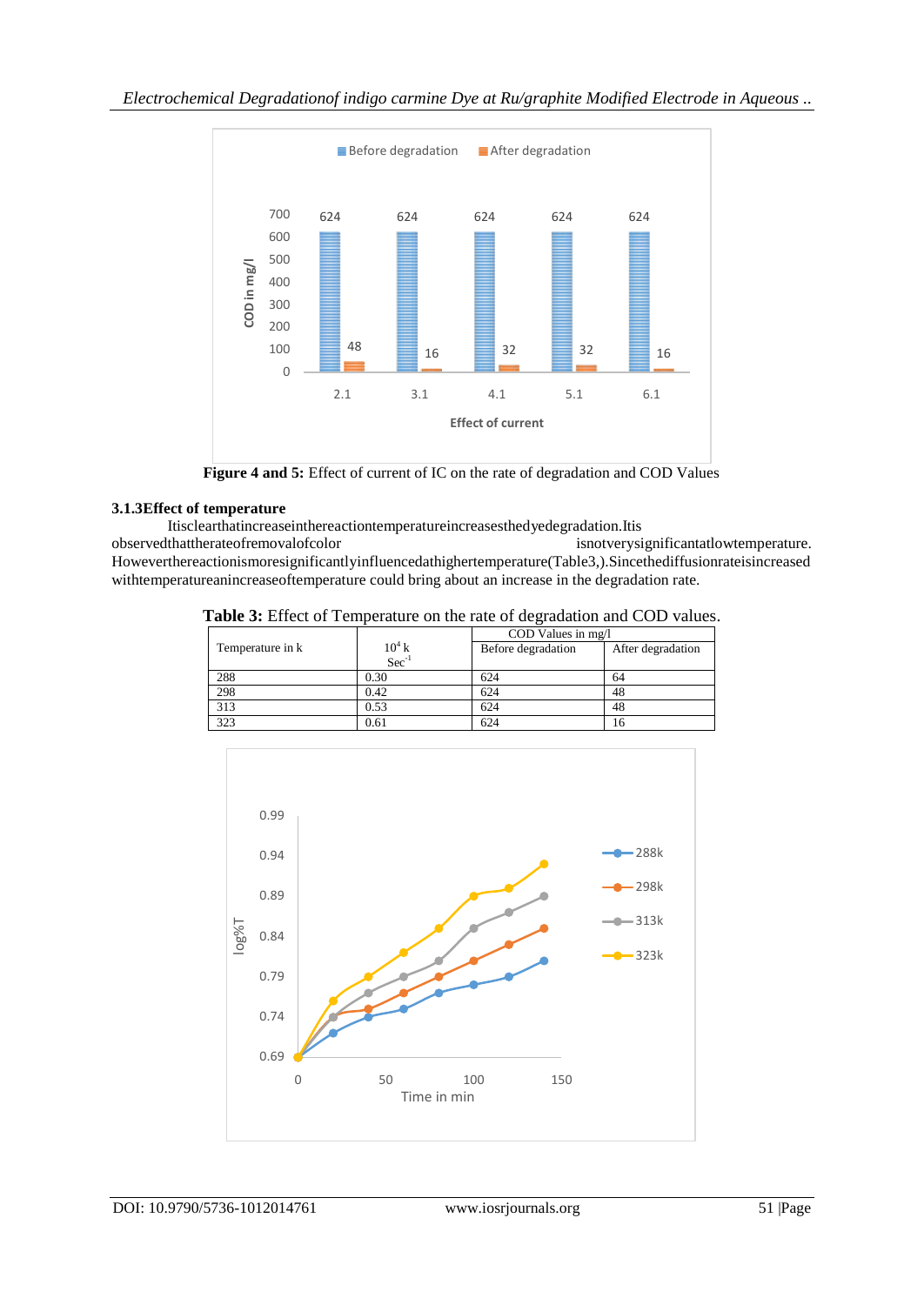

**Figure 6 and 7:** Effect of temperature of IC on the rate of degradation and COD Values

| Temperature in K | Ea        | ٨H             |               | ΛG              |
|------------------|-----------|----------------|---------------|-----------------|
| 288              | 4.105 Cal | $14.77$ KJ/mol | $-265.36$ J/K | $91.20$ KJ/mol  |
| 298              |           | $20.80$ KJ/mol | $-245.06$ J/K | 93.83 KJ/mol    |
| 313              | 4.193 Cal | $17.28$ KJ/mol | $-258.86$ J/K | 98.30 KJ/mol    |
| 323              |           | $17.27$ KJ/mol | $-260.66$ J/K | $101.46$ KJ/mol |

**Table 4:** Thermodynamic parameters for the degradation of IC

#### **3.2Reaction with Ruthenium graphite Modified (RuGME) as anode electrode 3.2.1 Effect of Indigo carmine**

The reaction has been carried out in the presence of IC (0.0001M), by keeping current constant (4.1mA). The change in concentration of the Indigo carmine was recorded by change in color using spectrophotometer. A plot of logT (percentage transmittance of light) versus time was linear upto 60% Reaction indicating disappearance of IC follows first order kinetics. The reaction rate decreased with increase in [IC] and the values of rate constants were higher compared to graphite electrode as anode alone. The pH value before and after the electrolysis indicates slight increase towards alkaline pH. The COD for Indigocarmine solution before and after electrolysis were measured. (Table-5, Fig-7 and 8).

**Table 5:** Effect of [IC] on the rate of degradation and COD values for RuGME electrode

|                      |                              | Effect of pH       |                   | COD Values in mg/l |                   |
|----------------------|------------------------------|--------------------|-------------------|--------------------|-------------------|
| 10 <sup>4</sup> [IC] | $10^4k$<br>Sec <sup>-1</sup> | Before degradation | After degradation | Before degradation | After degradation |
|                      |                              |                    |                   |                    |                   |
| 0.25                 | 6.98                         | 6.23               | 6.28              | 464                | 16                |
| 0.5                  | 5.75                         | 6.54               | 6.58              | 512                | 16                |
| 1.0                  | 5.87                         | 6.96               | 7.01              | 624                | 32                |
| 1.5                  | 5.37                         | 7.13               | 7.17              | 816                | 16                |
| 2.0                  | 4.06                         | 7.32               | 7.36              | 992                | 48                |

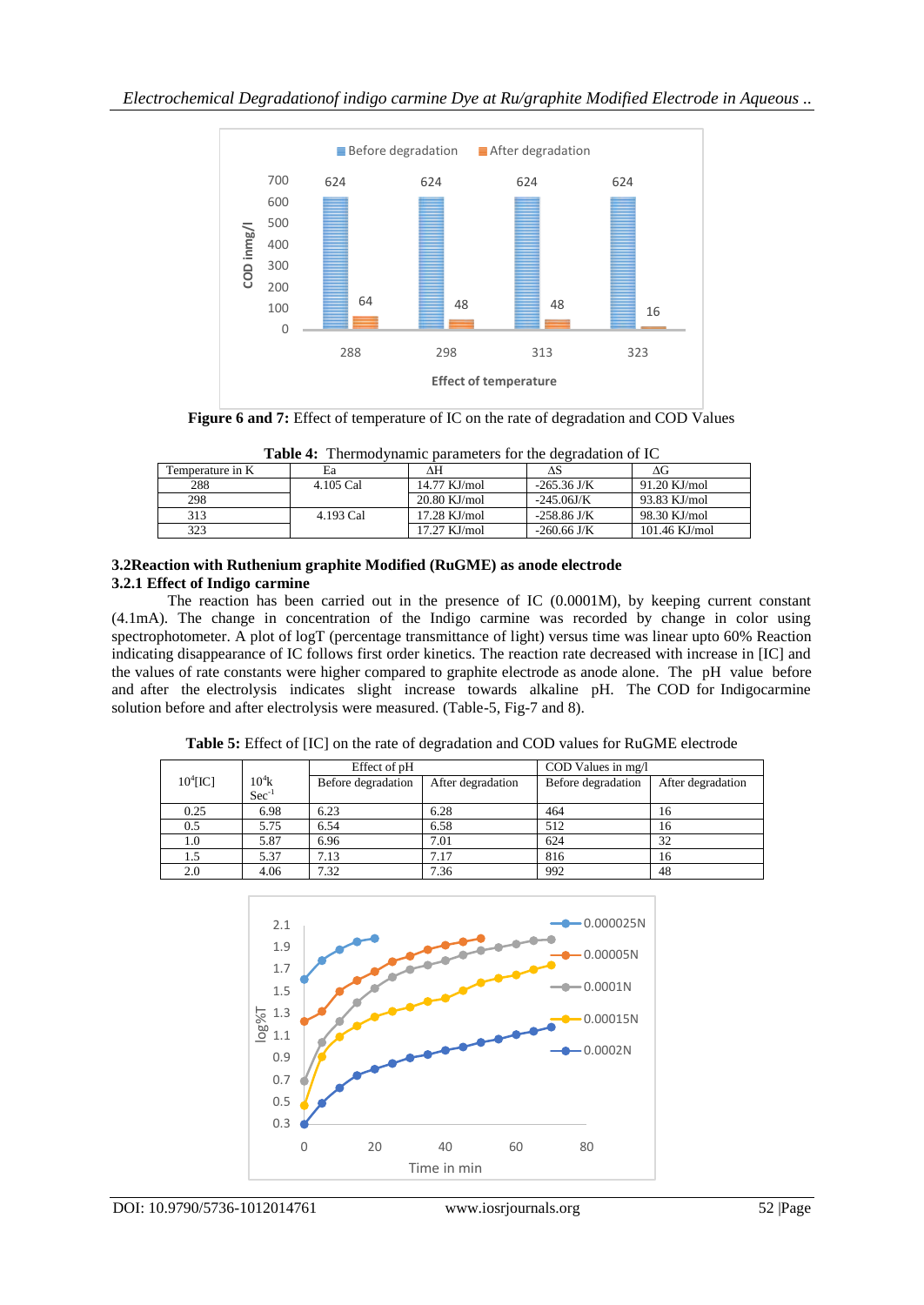

**Fig. 8 and 9:** Effect of concentration of IC dye on the rate of degradation and cod values

## **3.2.2 Effect of current on the rate**

At fixed [IC] the rate of reaction increased with increased in applied current. The current is varied from2.1mA-6.1mA. The rate of degradation is higher compared to graphite electrode as anode. The COD for different current of Indigocarmine solution before and after electrolysis were measured. (Table-6, Fig-9and 10)

|               | $\frac{10^4 \text{ k}}{\text{Sec}^{-1}}$ | COD Values in mg/l |                   |
|---------------|------------------------------------------|--------------------|-------------------|
| Current in mA |                                          | Before degradation | After degradation |
| 2.1           | 4.06                                     | 624                | 10                |
| 3.1           | 4.72                                     | 624                | 10                |
| 4.1           | 5.87                                     | 624                | 32                |
|               | 6.63                                     | 624                | 48                |
| 6.1           | 7.44                                     | 624                | 32                |

Table 6: Effect of current on the rate of degradation and COD values.

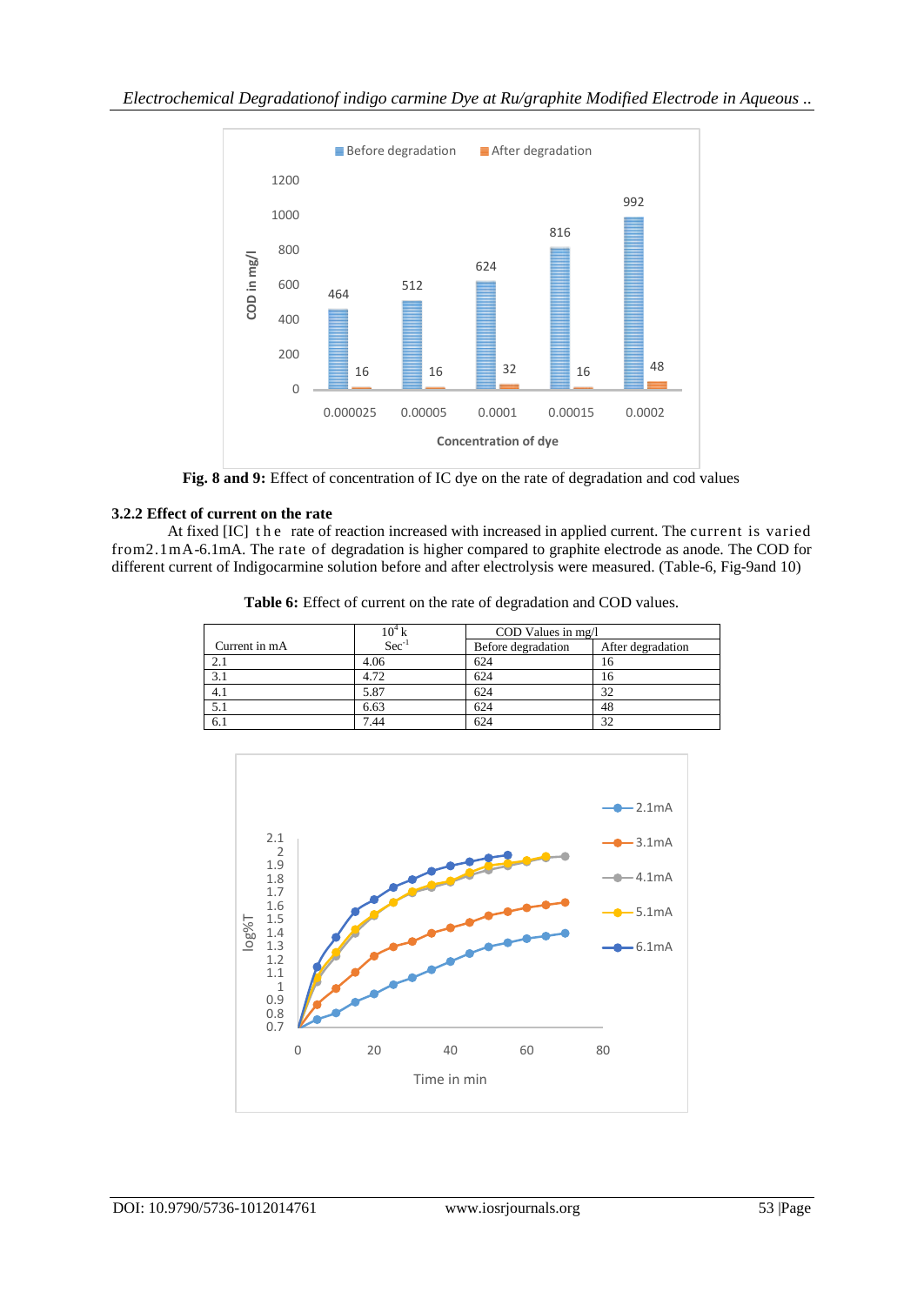

**Figure 10 and 11:** Effect of current of IC on the rate of degradation and COD Values

# **3.2.3 Effect of temperature**

Itisclearthat increase inthereactiontemperatureincreasesthedyedegradation.And observedthattherateofremovalofcolor isnotverysignificantatlowtemperature. isnotverysignificantatlowtemperature. Howeverthereactionismoresignificantlyinfluencedathighertemperature(Table7). Since the diffusion rate is increased with temperature an increase of temperature could bring about an increase in the degradation rate

|                  | $10^4$ k   | COD Values in mg/l |                   |
|------------------|------------|--------------------|-------------------|
| Temperature in k | $Sec^{-1}$ | Before degradation | After degradation |
| 288              | 3.64       | 624                | 16                |
| 298              | 3.91       | 624                | 32                |
| 313              | 5.33       | 624                | 16                |
| 323              | 5.41       | 624                | 16                |

**Table 7: Effect of Temperature on the rate of degradation and COD values**

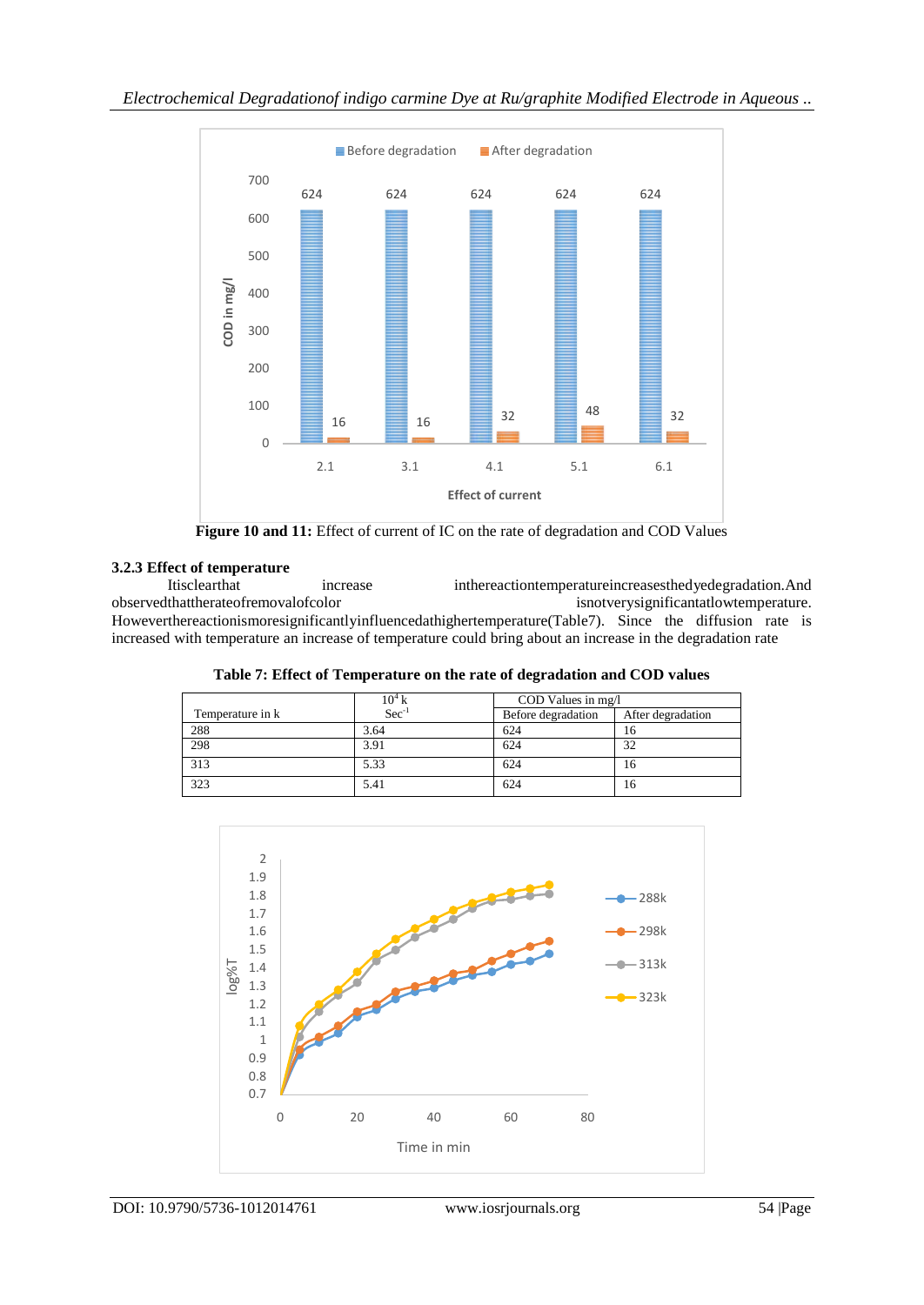

**Figure 12 and 13:** Effect of current of IC on the rate of degradation and COD Values

|  |  |  | Table 8: Thermodynamic parameters for the degradation of IC for RuGME electrode |  |
|--|--|--|---------------------------------------------------------------------------------|--|
|  |  |  |                                                                                 |  |

| Temperature in K | Ea        | ٨H             | ЛS            | ΛG           |
|------------------|-----------|----------------|---------------|--------------|
| 288              | 4.214 Cal | $15.34$ KJ/mol | $-257.23$ J/K | 89.42 KJ/mol |
| 298              |           | $15.15$ KJ/mol | $-259.32$ J/K | 92.42 KJ/mol |
| 313              | 4.241 Cal | $15.14$ KJ/mol | $-259.61$ J/K | 96.40 KJ/mol |
| 323              |           | $15.05$ KJ/mol | $-261.54$ J/K | 99.53 KJ/mol |

#### **3.2.4 Production of OH radical**

The degradation of Indigocarmine solutions were carried out by anodic oxidation. Further, the experiment is carried out in the presence of electrodes with Pt as cathode and graphite as anode. In the electrochemical technique .OH formed by direct electrolysis absorbed as intermediate at the surface of high O2 overvoltage anode from oxidation of water.

$$
H_2O \rightarrow OH_{ads} + H^+ + e^-
$$
 [1]

The degradation of IC takes place due to sequential electrochemical reduction and oxidation. Graphite electrodes have high affinity for IC with implication that it will adversely affect electrode performance by competitive adsorption and interaction such as electron shuttling may increase the reactivity. The strong oxidizing agent .OH Radical, the sequential reduction/oxidation with graphite and Pt electrodes which reacts with IC converting into CO2, H2O and inorganic ions until their total mineralization is reached. It has been found that Pt electrode possesses greater O2- over voltage (+0.77V), thus generating higher amount of oxidant OH.. A clear solution is obtained after degradation indicates the absence of formation of insoluble metal oxides. This suggests that oxidizing intermediates which are formed resulting in destruction of the dye. Considering the graphite electrode (GE) advantages such as commercial availability, low costs and easy of modification [22]. The present method can be used for remediation of waste water.

| $O_2 + H_2O \longrightarrow HO_2 + OH$                                              | $[2]$ |
|-------------------------------------------------------------------------------------|-------|
| $HO_2 + H_2O \longrightarrow OH + H_2O$                                             | [3]   |
| $H_2O_2$ $\longrightarrow$ 2 OH                                                     | [4]   |
| $OH + IC \longrightarrow$ Intermediate Products                                     | [5]   |
| Degradation Products                                                                |       |
| $Q_2 + IC \longrightarrow$ Intermediate Products                                    | [6]   |
| $\longrightarrow$ CO <sub>2</sub> , H <sub>2</sub> O and other degradation products |       |

**Indigocarmine** Isatin **Fig. 14:** Degradation pathway of Indigo carmine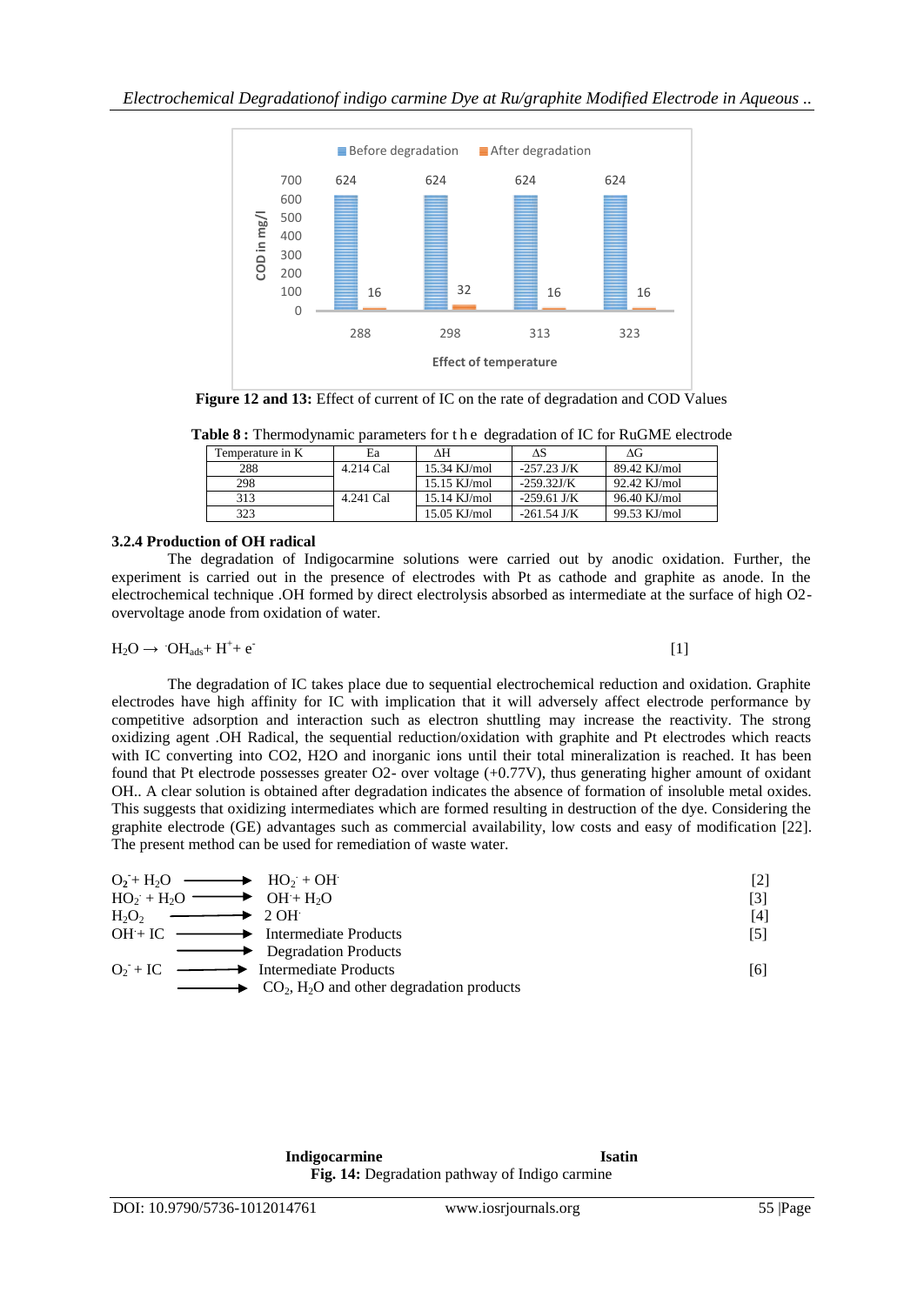#### **3.2.5 Effect on COD of duration of treatment**

The effect of rate of dye degradation on COD was determined. During the experiment the initial COD 624mg/l which gave rise to 48mg/l of COD, a 95% reduction in COD was achieved. The COD level obtained after degradation was within the permitted limit of 250mg/l. A graph showing COD reduction versus treatment time is shown in figure (13).



**Fig.15:** The rate of decrease of COD at different intervals of time.

The effect of current density, [dye] and COD was measured. In all these cases the COD level decreased more than 90 %.The instantaneous current efficiency (ICE) for the anodic oxidation of Indigocarmine dye was calculated from the values of the COD using the equation

ICE (%) = 
$$
\frac{(CODi-CODf)}{8It} \times FV
$$
 [7]

Here; COD<sub>i</sub> and COD<sub>f</sub> are the chemical oxygen demands before and after degradation respectively, 'I' the current, 'F' the Faraday constant, 'V' the volume of the electrolyte,'t' the treatment time and '8' is the oxygen equivalent mass (geq-1). The ICE data in table indicates, the efficiency of the process linearly related to ICE and indicates higher efficiency of the process for RuMGE anode compared to GE anode

|                                       | <b>Variables</b> | ICE    |  |
|---------------------------------------|------------------|--------|--|
|                                       | 0.25             | 188.29 |  |
|                                       | 0.5              | 182.40 |  |
|                                       | 1.0              | 165.87 |  |
| Concentration of Dye 10 <sup>-4</sup> | 1.5              | 161.39 |  |
|                                       | 2.0              | 156.91 |  |
|                                       | 2.1              | 228.17 |  |
| Current in mA                         | 3.1              | 181.98 |  |
|                                       | 4.1              | 165.87 |  |
|                                       | 5.1              | 147.38 |  |
|                                       | 6.1              | 150.28 |  |
|                                       | 288              | 102.97 |  |
| Temperature in K                      | 298              | 121.04 |  |
|                                       | 313              | 135.57 |  |
|                                       | 323              | 162.61 |  |

**Table 9:** ICE values at different experimental conditions for Graphite Electrode

**Table10:** ICE values at different experimental conditions for RuGME electrode

|                                       | <b>Variables</b> | ICE    |
|---------------------------------------|------------------|--------|
|                                       | 0.25             | 1318.0 |
|                                       | 0.5              | 583.7  |
| Concentration of Dye 10 <sup>-4</sup> | 1.0              | 497.63 |
|                                       |                  | 523.03 |
|                                       | 2.0              | 462.88 |
|                                       | 2.1              | 582.06 |
| Current in mA                         | 3.1              | 473.16 |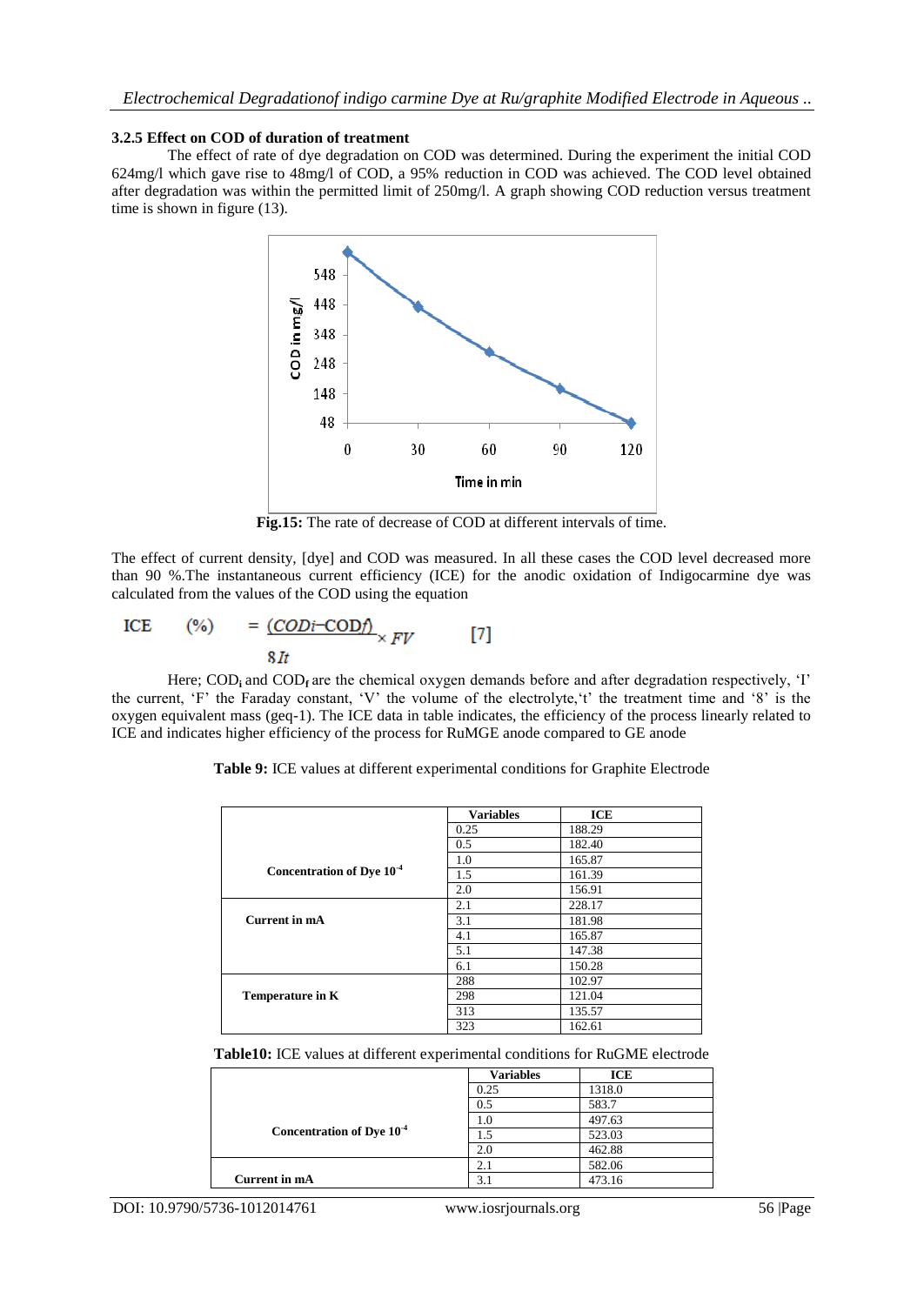|                  | 4.1 | 497.63 |
|------------------|-----|--------|
|                  | 5.1 | 457.63 |
|                  | 6.1 | 468.26 |
| Temperature in K | 288 | 298.13 |
|                  | 298 | 387.04 |
|                  | 313 | 477.06 |
|                  | 323 | 717.50 |

#### **3.2.6 Kinetics of Degradation**

The degradation of dye taken place in the absence of electrolyte HCL or NaOH. The degradation of dye depends with [dye], current and the concentration of Surface active sites[S].Since[S]remains constant, the rate of degradation in the present case is given by

$$
-\frac{dc}{dt} = \frac{k[I]}{[dye]}
$$

The rate constant for the disappearance of Indigocarmine for the degradation process was determined by plotting logT versus time (t),indicating kinetics follows  $1<sup>st</sup>$  order reaction. Here T', is percentage transmission of the light obtained from spectrophotometer, at**λ**max610nm and it is inversely proportional to the concentration of the dye. The 1qstraight line was obtained for 60% of the degradation reaction and afterwards deviation in linearity was observed.

#### **3.2.6 Reuse of Ruthenium graphite Modified (RuGME)**

The possibility of reusing the Ru/graphite modified electrode was tested to see the cost effectiveness of the method adopted. After the degradation of the dye, the graphite modified electrode was thoroughly washed with double distilled water and then reused for the degradation by taking fresh dye solution. From the degradation study it was observed that the reuse of the graphite modified electrode to degrade the dye solution showed lesser efficiency.

#### **3.2.7 UV-Visible spectra**

Figure 16 (A and B) represents UV-Visible spectra during the electrochemical degradation of Indigocarmine dye. A broad visible colour absorption spectra at 610nm was completely removed at the end of the degradation process. However, the absorption in the UV-region indicates less intense small peak which shows the presence of a minute concentration of organics (<48mg/l COD).



**Fig. 16 (A):** UV-Visible spectra of IC before degradation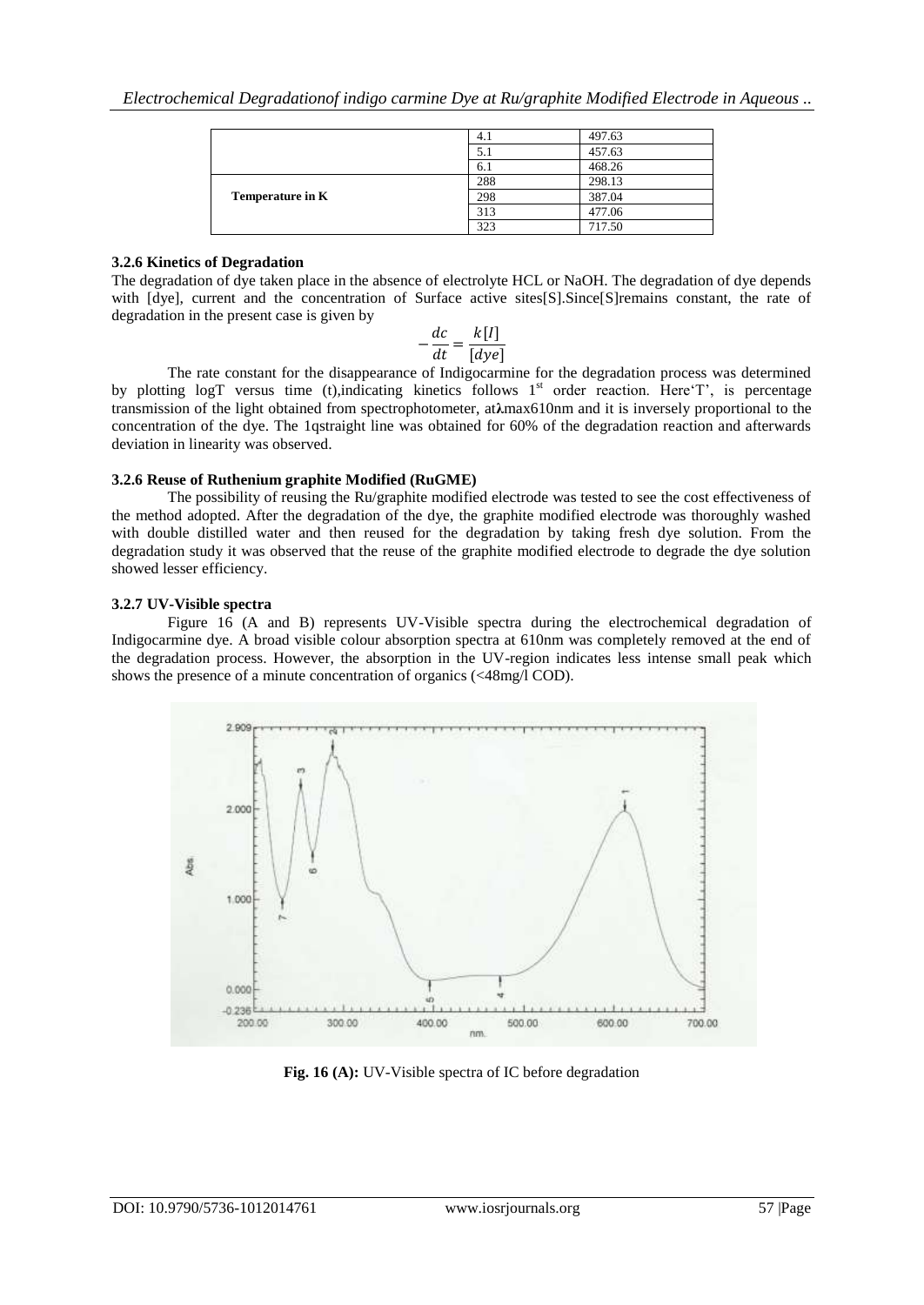

**Fig. 16 (B):** UV-Visible spectra of IC after degradation.

#### **3.2.8 IR Spectra**

FTIR of the compound before degradation is shown in **Figure 12**. There are 12 prominent signals indicating the functional groups. At 3307 cm-1 a frequency of NH stretch is shown and at 2968 cm-1, a prominent frequency of OH stretching is seen. Frequency indicating the presence of keto group was at 1662 cm-1. Three prominent peaks of Carbon linkages are shown in the at 1638, 1613 and 1472 cm-1 corresponding to isolated Carbon linking with carbon in double bond. In an aromatic ring in c-c double and single bond respectively. Sulphur related peaks were found at 1320 and 1195 cm-1 corresponding to Sulfur oxygen double bond linkage and carbon- sulfur linkage. Frequency at 1195 and 893 cm-1 corresponds to carbon nitrogen bond and nitrogen to hydrogen bond (-NH secondary amine). At 822 and 732 cm-1 indicate the presence of Aromatic CH stretching bond and Aromatic CH bond which is out of plain bending respectively.

FTIR of the compound after degradation is shown in Figure 13. After the degradation of compound three prominent peaks of OH bonds are seen. At 3354 and 2015 cm<sup>-1</sup> .OH stretch is seen where one is asymmetric stretch and the other is symmetric stretch respectively. The third peak at 1642 indicates the bending of OH group.

## **Before degradation of IR spectra**

FT-IR (KBr) = v =3307(-NH), 2968(-OH ), 1662(-C=O), 1638(Iso-C=C), 1613 (Ar-C=C), 1472(Ar-C-C), 1320(-S=O), 1195(-C-N), 1032(-C-S), 893(N-H-Wag ), 822(Ar-CH (M)), 732(Ar-CH (O))cm-1 **After degradation of IR spectra**

FT-IR (KBr) ;v =3354(-OH Asy strech), 2154 (-OH Sym strech),  $1642$ (-OH, bent),cm<sup>-1</sup>



**Fig. 17**: FT-IR spectra of before degradation and after degradation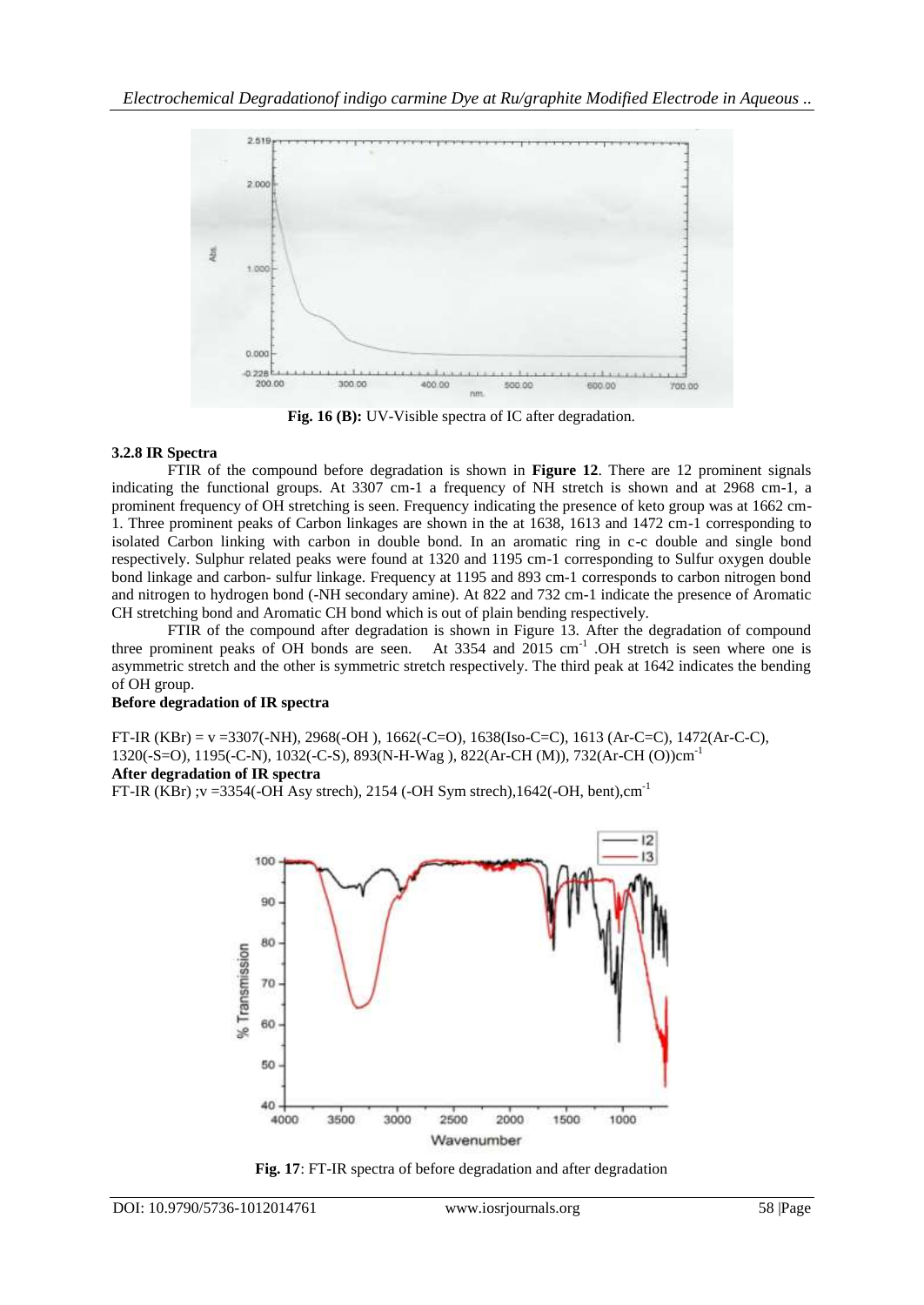#### **3.2.9 Scanning Electron Microscopy (SEM)**

Fig 18(a-b) shows the SEM image of Graphite flake and its corresponding EDX profile has shown. From the SEM micrograph, the layered and homogenous nature of graphite was observed in different diameter. The observed size of graphite flake was ranging from 10 to 50  $\mu$ m. From the EDX profile, the presence of only carbon content indicated the graphite present in the pure form.

Fig 19(a-b) shows the SEM and EDX profile of ruthenium encapsulated in graphite rod. The SEM image of ruthenium encapsulated graphite rod can clearly distinguish from graphite rod. Further, the heterogeneous block dots were observed on the surface, which depict the ruthenium doped or encapsulated inside the graphite rod. The corresponding EDX plot as shows in fig 16(b). From the EDX plot, we clearly noticed the presence of ruthenium peaks in different oxidation states along with graphite carbon peak.



**Fig. 18(A):** SEM micrographs of graphite Electrode



**Fig. 18(B):** Energy –dispersive X-ray spectroscopy (EDS) for graphite Electrode

| <b>Table11: Quantitative results for graphite Electrode</b> |          |              |        |  |  |  |
|-------------------------------------------------------------|----------|--------------|--------|--|--|--|
| <b>Element</b>                                              | Weight % | Weight %     | Atom % |  |  |  |
| Line                                                        |          | <b>Error</b> |        |  |  |  |
| C K                                                         | 100.00   | ±1.09        | 100.00 |  |  |  |
| <b>Total</b>                                                | 100.00   |              | 100.00 |  |  |  |
|                                                             |          |              |        |  |  |  |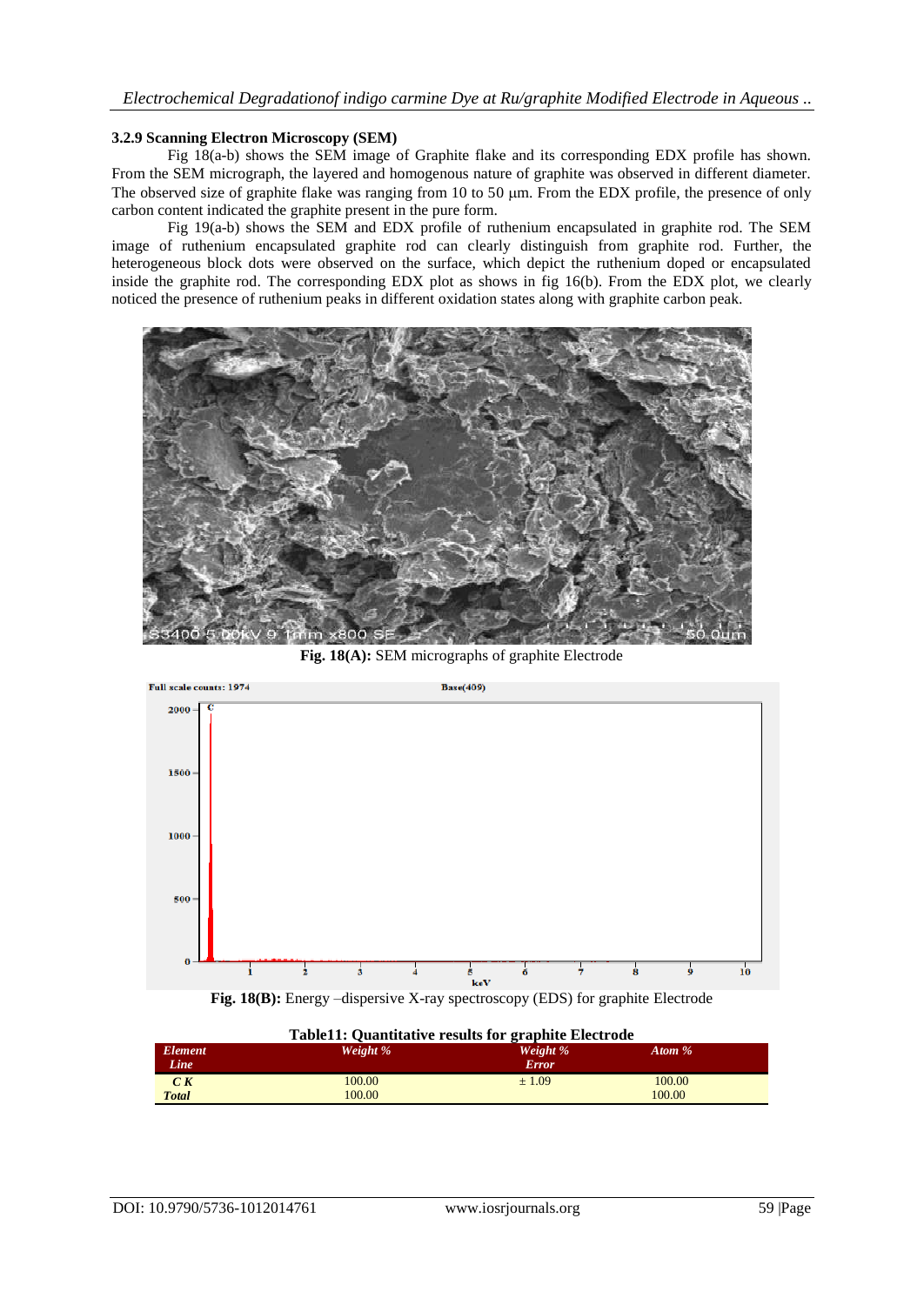

**Fig. 19(A):** SEM micrographs of Ruthenium graphite modified electrode



**Fig. 19(B):** Energy –dispersive X-ray spectroscopy (EDS) for Ruthenium graphite modified electrode

| Element<br>Line                 | Weight % | Weight %<br><b>Error</b> | Atom % |  |
|---------------------------------|----------|--------------------------|--------|--|
| C K                             | ---      | ---                      | ---    |  |
| $\boldsymbol{O} \boldsymbol{K}$ | 10.29    | $\pm 0.72$               | 42.00  |  |
| RuL                             | 89.71    | ± 1.51                   | 58.00  |  |
| Ru M                            | ---      | ---                      | ---    |  |
| <b>Total</b>                    | 100.00   |                          | 100.00 |  |

**Table12: Quantitative results for Ruthenium graphite modified electrode**

## **IV. Conclusion**

Electrochemical oxidation in presence of graphite andRuthenium modified graphite electrode is capable of destroying the chromophore groups of dye found in industrial effluents at short treatment times with low energy consumption and can be reuse the graphite electrode. This method can be applied to the remediation of wastewater containing dyes and organics .Hence the method is cost effective. The rates of Indigo carmine elimination and COD removal were higher on the Ru/ graphite modified electrode compare to that of the graphite electrode.

## **Acknowledgements**

Charan Kumar H.C is grateful to DST-PURSE Programme for the award of a project fellow and thanks the IOE, UPE, CPEPA and university of Mysore. Shilpa. R thanks University of Mysore for research facilities.